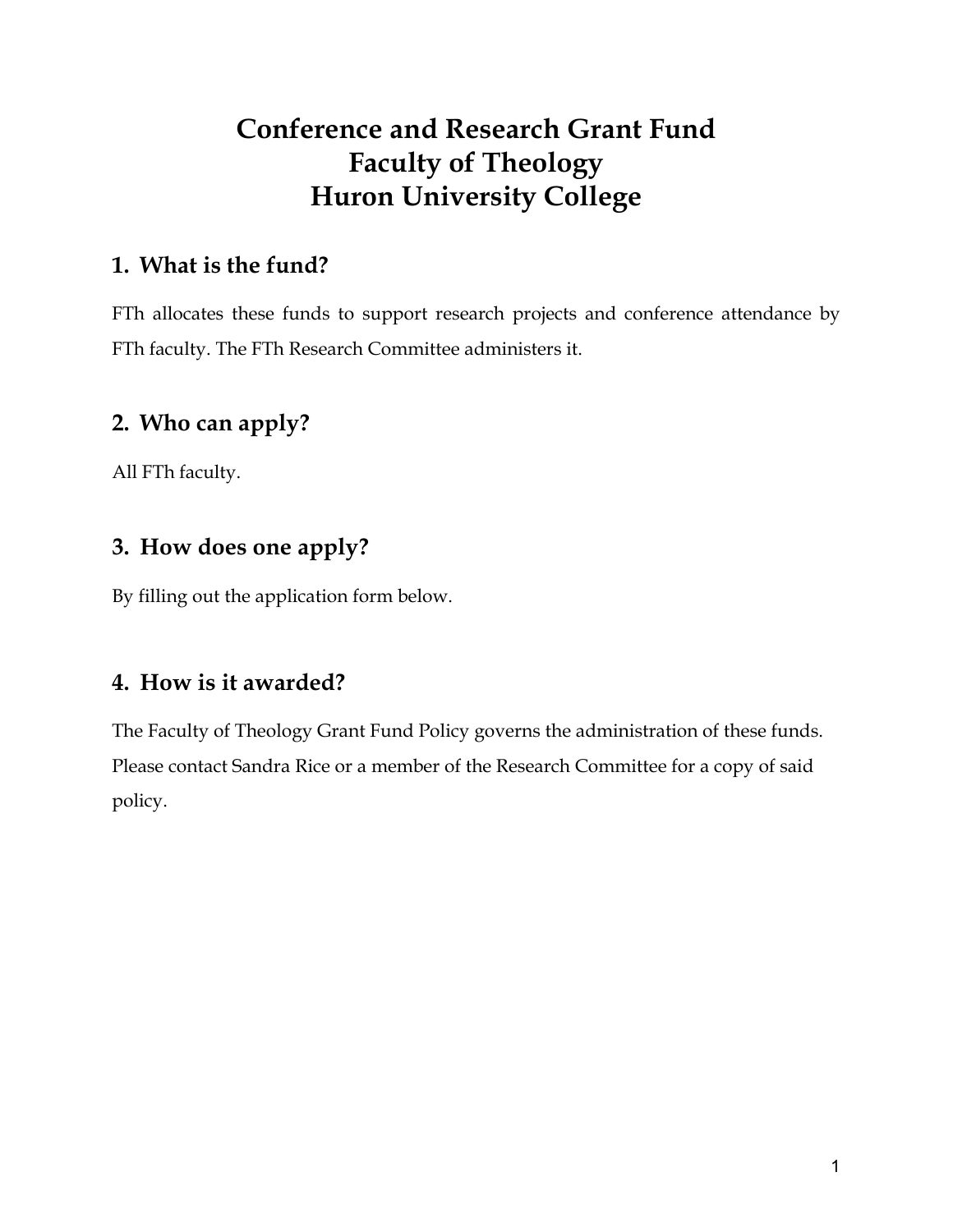### **Huron University College- Faculty of Theology**

### **APPLICATION FOR A RESEARCH/CONFERENCE GRANT**

| 1. | Name of applicant:                                   |  |  |
|----|------------------------------------------------------|--|--|
|    | 2. Date of this request:                             |  |  |
| 3. | Dates when the research/travel is to be carried out: |  |  |
| 4. | Date when the financial assistance is required:      |  |  |

**5. Description of the proposed research or travel.**

*Give a brief 1-page summary of the work being done. Expand this space as necessary, deleting all italicized text on the form.*

*If the request is for research purposes, describe the research project for which funds are required. Comment on:* 

- *the objectives and underlying hypotheses;*
- *the present state of the knowledge bearing on the proposed project;*
- *research design and procedures, including methods, analyses and criteria for evaluation of the results;*
- *significance of the research for your field of study;*
- *expected short-term outcomes and long-term outcomes (e.g., publications, presentations, external grants, etc. based on this research project).*

*If the request is for conference attendance purposes, include:*

- *the name and location of the conference to be attended;*
- *the conference dates;*
- *dates of travel;*
- *whether you are participating in the conference (e.g., presenting a paper, conducting a workshop, moderating a session, etc.);*
- *if applicable, the title of your presentation*
- *whether the presentation has been accepted (if the presentation has been accepted, attach notification of acceptance; in any case, funds will not be disbursed until notification has been received by the Research Committee).*

### **6. Budget of anticipated expenses.**

*Give a detailed breakdown or budget of the estimated expenses. Expand this space as necessary, deleting all italicized text from the form.* 

*Written quotes for air fare, train fare, accommodation, and/or equipment costs should be included if available. If travel expenses are involved, provide the rate for the least expensive mode of transportation.*